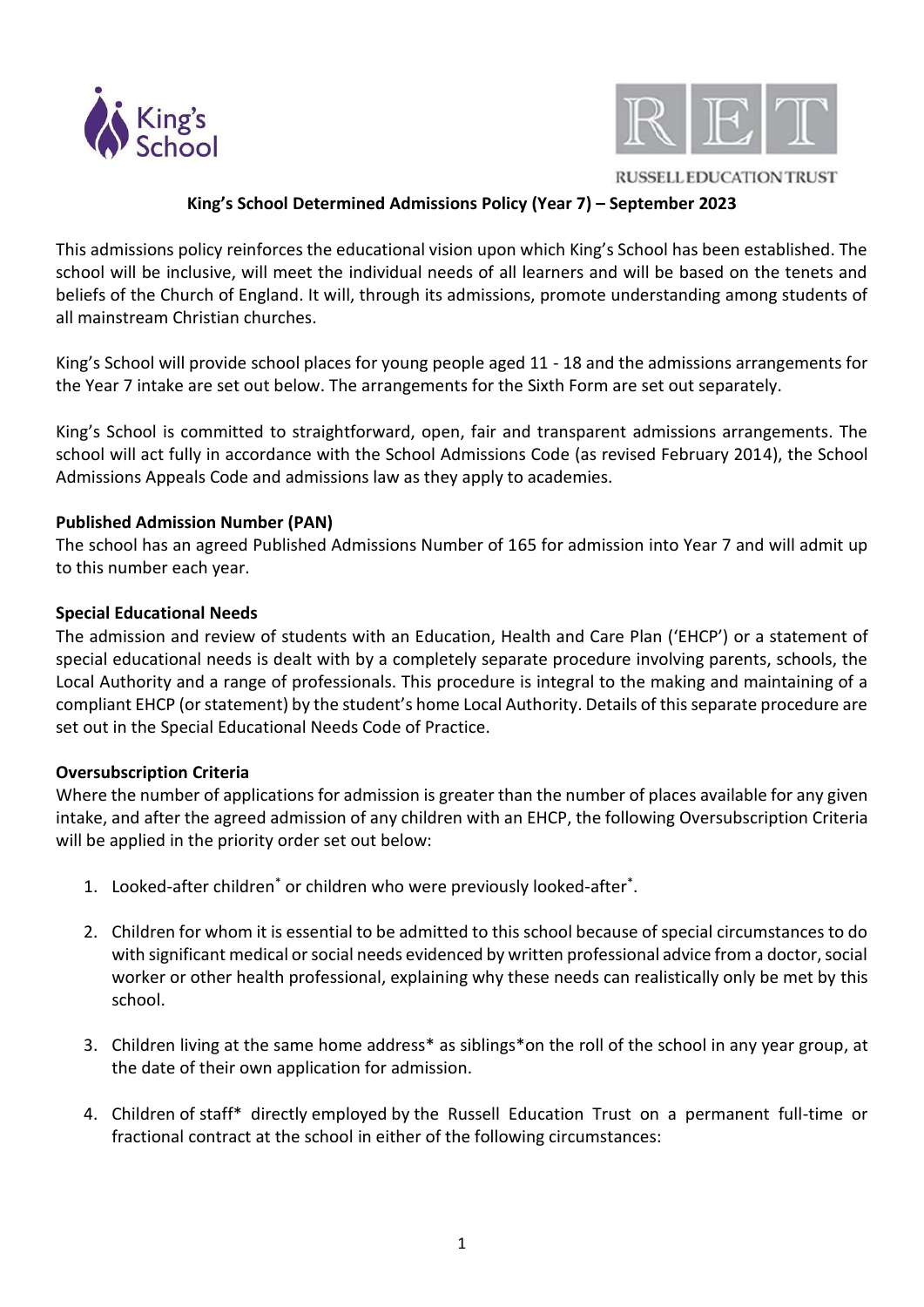- i. The member of staff has been employed for two years or more before the admission application and is still employed, without having given notice or been given notice that the employment will end, at the time the offer is made.
- ii. The member of staff is recruited to fill a vacant teaching post for which there is a demonstrable skill shortage (determined by the Headteacher with the Chair of Governors and the CEO of RET).
- 5. This is an Ecumenical Christian School and if oversubscribed, up to 50% of the places available after the application of 1, 2, 3 and 4 above, will be based on a Faith Criterion\*. If more applications meeting the Faith Criterion are received than there are places available, then:

i. 30% of places will be offered in order of distance from the home address\* of the applicant to the school, distance being measured in a straight line from the middle of the front door of the student's accommodation to the centre of the main entrance of the school; priority being given to those who live closest to the school.

ii. 70% of places will be offered in order of distance from the home address\* of the applicant to the mid-point of the junction between New Church Road and Richardson Road; (the grid reference of this node point being 527665:104983), distance being measured in a straight line from the middle of the front door of the student's accommodation to the point detailed. Priority will be given to those who live closest to the node point.

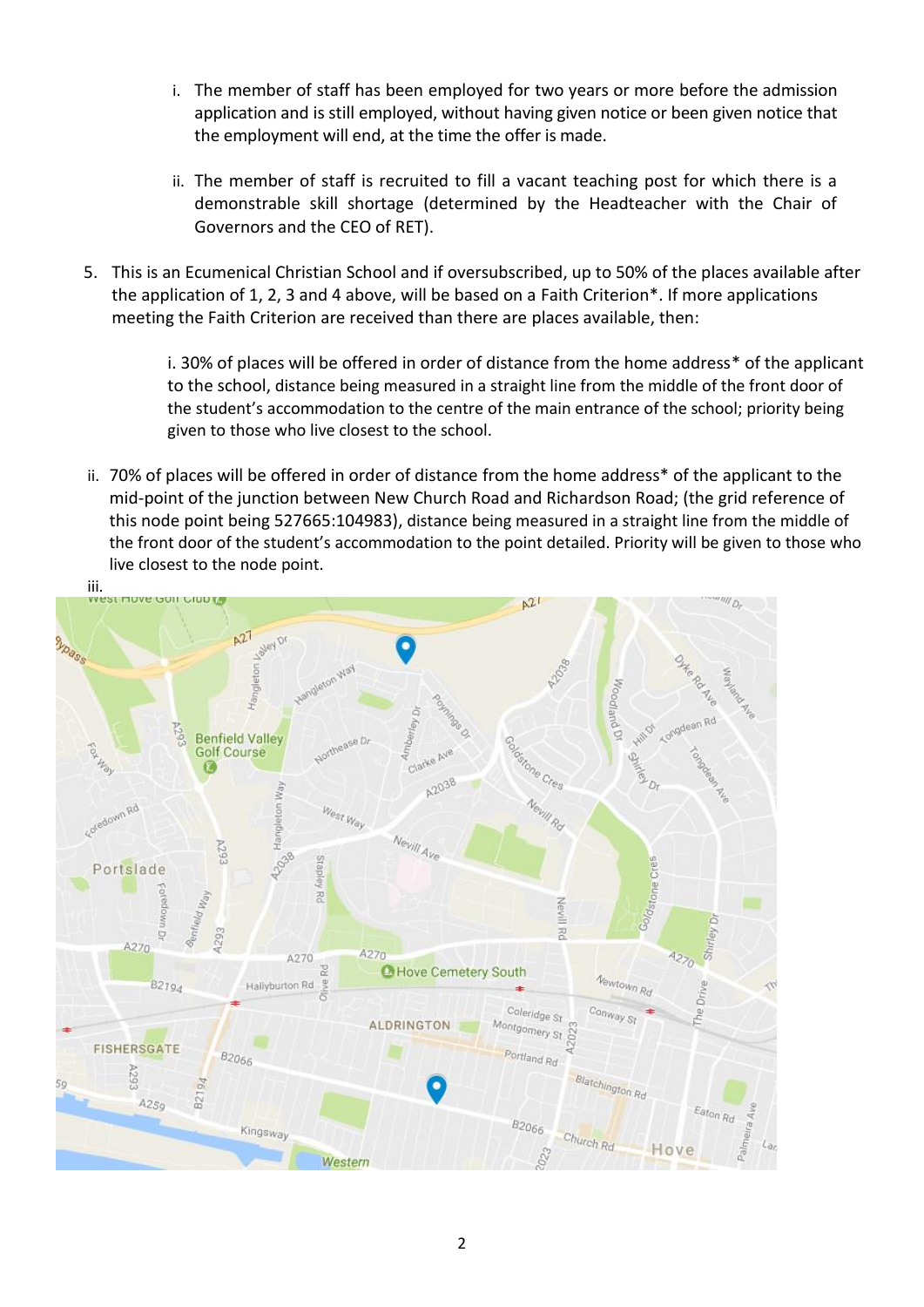6. If fewer than the designated number places are taken up by those satisfying the Faith Criterion, then these remaining places will be added to those offered to other applicants. If there are more applicants than there are places available in this category, then:

> i. 30% of places will be offered in order of distance from the home address\* of the applicant to the school, distance being measured in a straight line from the middle of the front door of the student's accommodation to the centre of the main entrance of the school; priority being given to those who live closest to the school.

> ii. 70% of places will be offered in order of distance from the home address\* of the applicant to the mid-point of the junction between Richardson Road and New Church Road; (the grid reference of this point being 527665:104983), distance being measured in a straight line from the middle of the front door of the student's accommodation to the point detailed. Priority will be given to those who live closest to the node point.

### **Notes and Definitions\***

#### **Looked After Children**

Looked After Children are defined as children who are (a) in the care of a local authority, or (b) being provided with accommodation by a local authority in the exercise of their social services functions in accordance with section 22 of the Children Act 1989, at the time an application for a school is made.

### **Previously Looked After Children**

Previously Looked After Children are defined as children who were previously looked after, but ceased to be so because they were adopted (under the Adoption Act 1976 or Adoption and Children's Act 2002), or became subject to a child arrangements order or special guardianship order. This includes children who appear to have been in state care outside of England and have ceased to be in state care due to being adopted.

#### **Siblings**

Siblings include full, step-, half-, adopted and fostered siblings living in the same household. Cousins are not considered siblings.

#### **Children of Staff**

For applications under Criterion 4, children of Staff include full, step, half, adopted and fostered children living in the same household as the member of staff.

#### **Home Address**

A child's home address is defined as the address at which the child is normally resident with a person who is a parent as defined in Section 576 of the Education Act 1996.

A business address, a childminder's address, or any address other than the child's home will not be accepted. Proof of address will be sought and may be the subject of further investigation.

Where a child lives at more than one such address, the address will be where the child lives for the majority of the time. Where the child lives at more than one address and spends equal time at both, the home address will be counted as that at which the child is registered with their GP.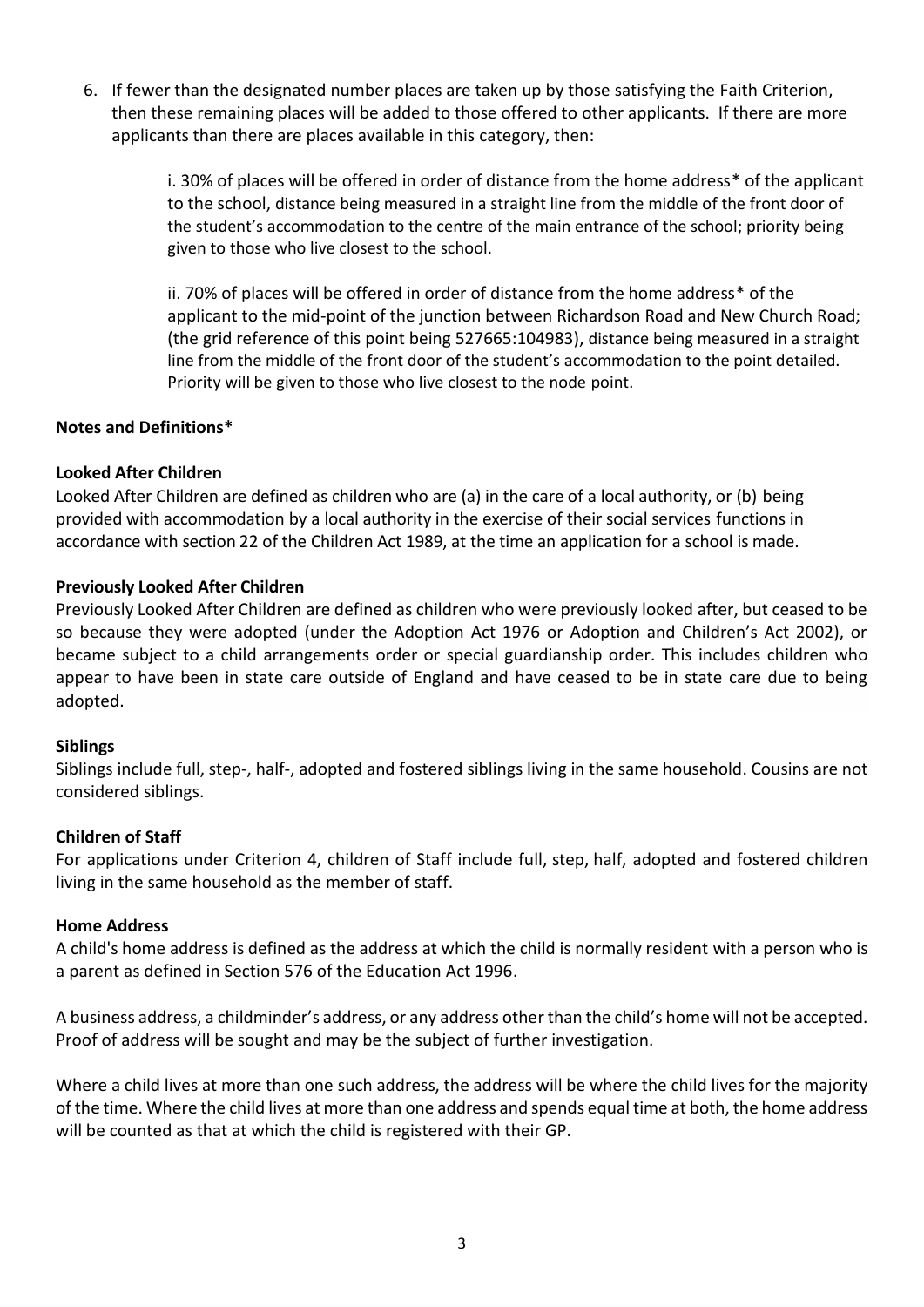The school reserves the right to seek verification of the information parents have given on the application form and to withdraw the offer of a place if false information has been given.

### **Tie-Break**

In the event of two or more applications that cannot otherwise be separated, the school will use random allocation as a tie-break, except in the case of siblings from the same home address when all will be offered places. For this purpose, the ground floor is considered closer than the first and so on.

Should a tie break be required it will be conducted independently. The random allocation will be via the drawing of lots by an independent party.

#### **Faith Criterion**

Regular attendance is defined as fortnightly attendance at a Church, which is a member of Churches Together in Britain and Ireland or a member of the Evangelical Alliance, for at least two years\* at the closing date for submission of a supplementary application form, which is midday on  $30<sup>th</sup>$  November 2021. A Minister, Priest or Church Leader will need to sign the supplementary information form, confirming the attendance and the form must be submitted to the school before this date. A supplementary information form is available for applications under this criterion.

*\*In the event that during the period specified for attendance at worship the church has been closed for public worship and has not provided alternative premises for that worship, the requirements of these admissions arrangements in relation to attendance will only apply to the period when the church or alternative premises have been available for public worship.* 

### **Offers of Places**

All applications received after the deadline will be considered late applications. Late applicants will be considered after those received on time. If, following consideration of all applicants, the school is oversubscribed, parents may request that their child is placed on the school's waiting list.

#### **Operation of waiting lists**

Where in any year, the school receives more applications for places than there are places available, a waiting list will operate for at least the first year. From the beginning of the first academic year, this will be maintained by the school and it will be open to any parent to ask for his or her child's name to be placed on the waiting list following an unsuccessful application. A child's position on the waiting list will be determined solely in accordance with the Oversubscription Criteria set (as applicable). Where places become vacant they will be allocated to children on the waiting list in accordance with the Oversubscription Criteria.

For administrative purposes, the Waiting List will be administered by the school in three 'bands'. Band 1 will be for ranking applicants who qualify for Oversubscription Criteria 1-4. The remaining applicants will be placed in both Band 2 and Band 3. Band 2 will be ranked by distance in accordance with Oversubscription Criteria 5. Band 3 will be ranked by distance in accordance with Oversubscription Criteria 6. Where places become vacant they will be allocated to children on the Waiting List in accordance with the Oversubscription Criteria. If there are applicants in Band 1 of the Waiting List then they will have priority. Otherwise, a place which was originally offered to Band 2 or Band 3 will be re- offered to the highest ranking applicant in the same Band. (If a place was originally offered to Band 1 then it will be allocated to Band 2 or Band 3 as appropriate so that, over time, a ratio of 1:1 is maintained between these bands). Priority within bands 2 and 3 will be considered solely on distance to the school.

#### **Appeals**

Parents who fail to gain a place at King's School for their child can appeal to an Independent Appeals Panel.